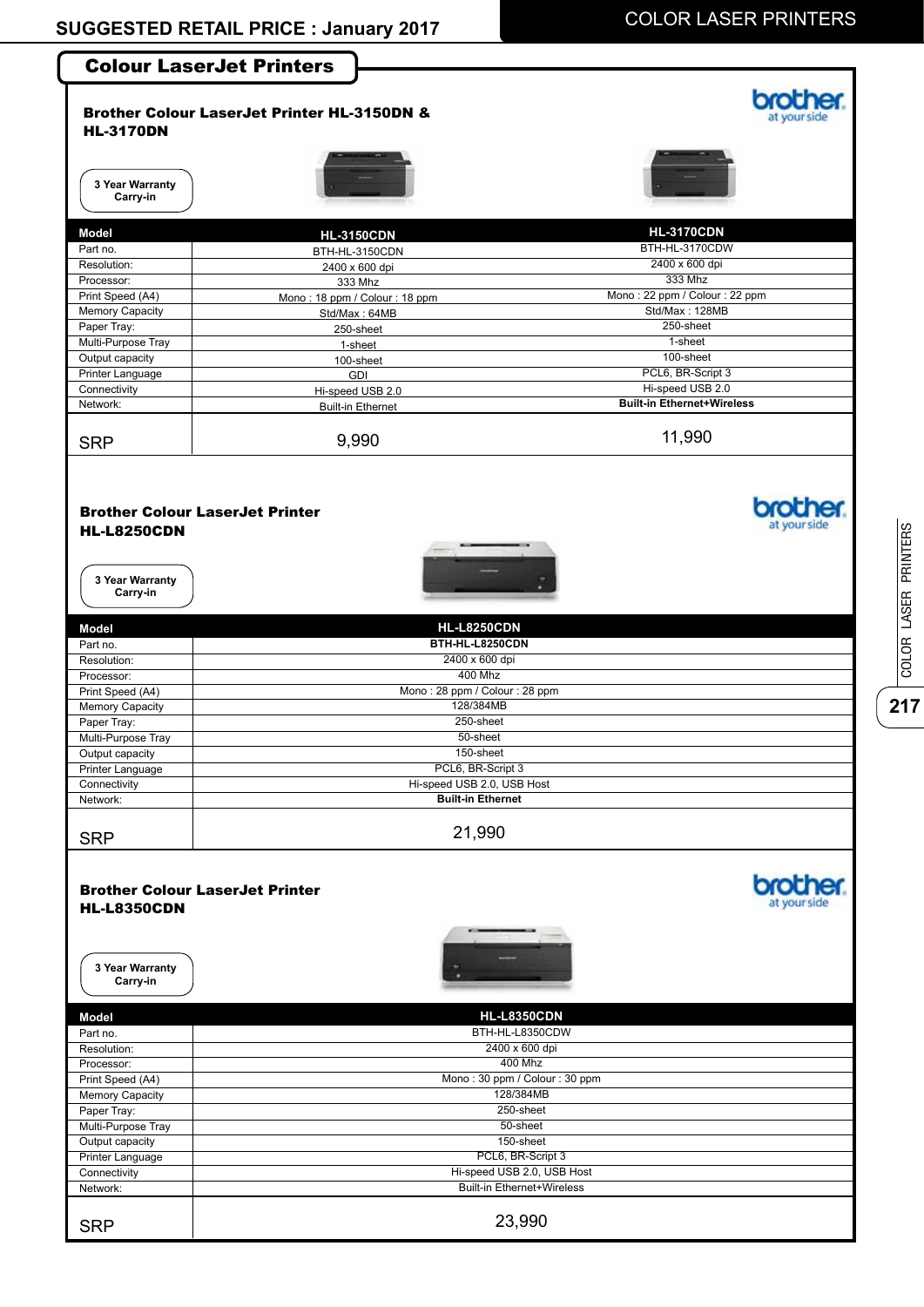SAMSUNG

OKI

**OKI** 

### COLOR LASER PRINTERS



**Warranty 3 Year On-site**



| Model              | <b>SAMSUNG C430</b>                                                | <b>SAMSUNG C430W</b>                                               |
|--------------------|--------------------------------------------------------------------|--------------------------------------------------------------------|
| P/N                | SSG-SL-C430                                                        | SSG-SL-C430W                                                       |
| <b>Print Speed</b> | Up to 18/4 ppm (mono/color)                                        | Up to 18/4 ppm (mono/color)                                        |
| <b>Resolution</b>  | Up to 2,400x600 dpi                                                | Up to 2,400x600 dpi                                                |
| Processor          | 400 MHz                                                            | 400 MHz                                                            |
| Memory/Storage     | 64 MB                                                              | 64 MB                                                              |
| <b>Media Size</b>  | 76 x 152.4 mm (3" x 6") ~ 216 x 355.6 mm (8.5" x 14")              | 76 x 152.4 mm (3" x 6") ~ 216 x 355.6 mm (8.5" x 14")              |
| <b>Media Type</b>  | Plain Paper / Thin Paper / Bond / Pre-Printed / Recycled / Label / | Plain Paper / Thin Paper / Bond / Pre-Printed / Recycled / Label / |
|                    | CardStock / Thick / Cotton / Colored / Glossy                      | CardStock / Thick / Cotton / Colored / Glossy                      |
| Interface          | Hi-Speed USB 2.0                                                   | Hi-Speed USB 2.0 / 10 / 100 Base Tx / Wireless 802.11b/g/n         |
| Capacity           | Input: 150 sheets /Output: 50 sheets                               | Input: 150 sheets /Output: 50 sheets                               |
|                    |                                                                    |                                                                    |
| SRP (Inc.Vat)      | 7,150                                                              | 8,990                                                              |
|                    |                                                                    |                                                                    |

### OKI Color Laser Printer C301DN / C331DN

*Warranty : Machine : 3 Years LED Head : Lifetime Onsite Service : 3 Years*



**Model** Print Speed **Resolution Memory** Media sized **Language** Paper Tray **Interface Feature SRP OKI C301DN** *(OKI-44951925)* Color : 20 ppm / Mono : 22 ppm "1200 x 600dpi, ProQ2400 Multi-level Technology" 64 MB "A4, A5, B5, A6, Envelopes, Custom Size (up to 1320mm length including banners)" Windows / Mac Host-based Printing System Tray 1 : 250 sheets, MP Tray : 100 sheets USB 2.0 High Speed, 10/100 TX Ethernet "Duplex : Standard 8,900 **(Inc. Vat) OKI C331DN** *(OKI-44951515)* Color : 22 ppm / Mono : 24 ppm 1200 x 600dpi, ProQ2400 Multi-level Technology 128 MB up to 640 MB "A4, A5, B5, A6, Envelopes, Custom Size (up to 1320mm length including banners)" **PCL6 (XL3.0 & PCL5c) Postscript** Tray 1 : 250 sheets, MP Tray : 100 sheets USB 2.0 High Speed, 10/100 TX Ethernet "Duplex : Standard 13,900 **(Inc. Vat)**

#### OKI Color Laser Printer C531DN

*Warranty : Machine : 3 Years LED Head : Lifetime Onsite Service : 3 Years*



| Model              | OKI C531DN (OKI-44951615)                |  |
|--------------------|------------------------------------------|--|
| <b>Print Speed</b> | Color: 26 ppm / Mono: 30 ppm             |  |
| Resolution         | "1200 x 600dpi,                          |  |
|                    | ProQ2400 Multi-level Technology"         |  |
| Memory             | 256 MB, up tp 768 MB                     |  |
| Media sized        | "A4, A5, B5, A6, Envelopes, Custom Size  |  |
|                    | (up to 1320mm length including banners)" |  |
| Language           | PCL6 (XL3.0 & PCL5c) Postscript          |  |
| Paper Tray         | Tray 1:250 sheets, MP Tray: 100 sheets   |  |
| Interface          | USB 2.0 High Speed, 10/100 TX Ethernet   |  |
| Feature            | "Duplex: Standard                        |  |
|                    |                                          |  |
| <b>SRP</b>         | 19,900 (Inc. Vat)                        |  |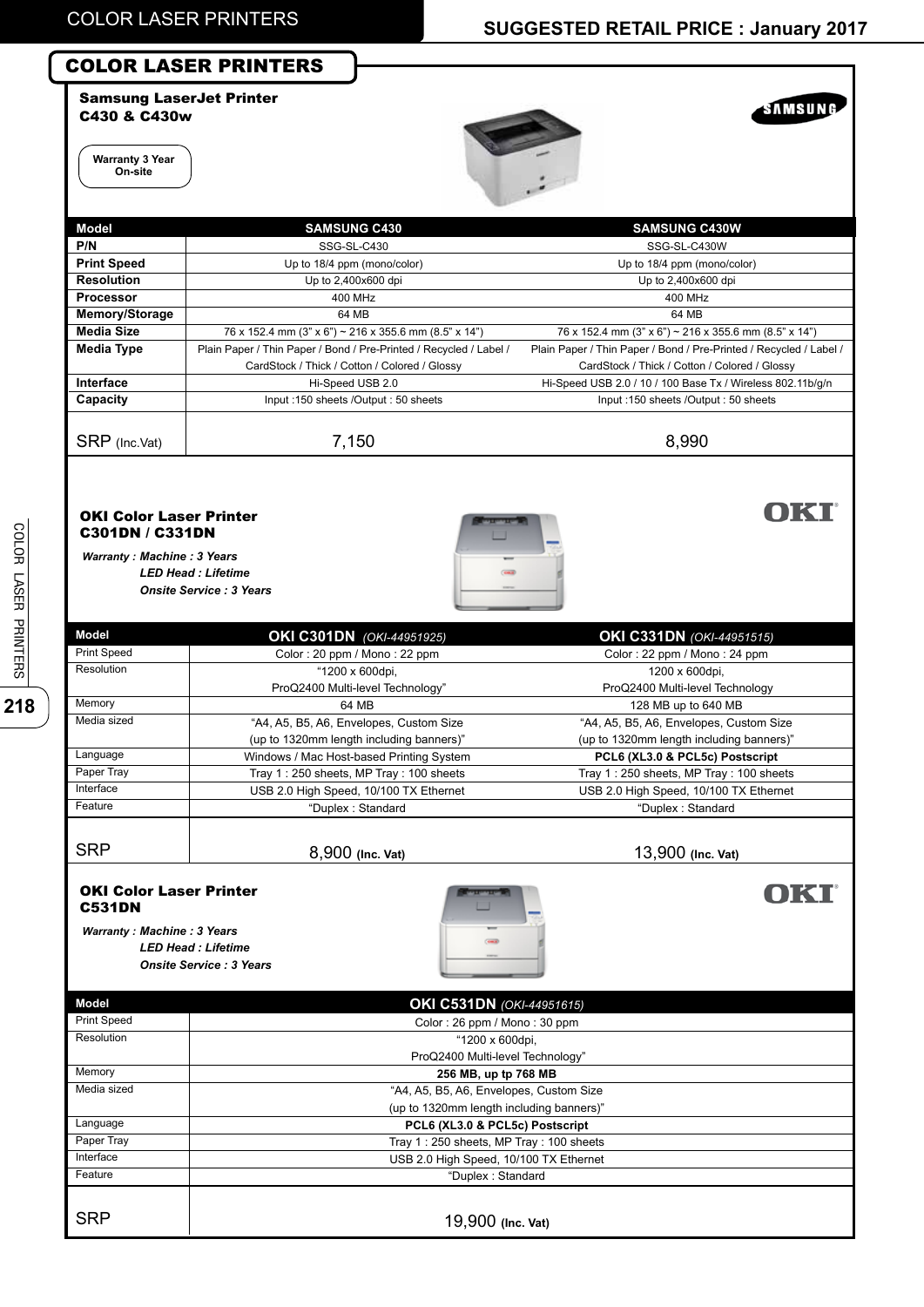**219**

COLOR LASER PRINTERS

COLOR LASER PRINTERS

| 3 Years Warranty<br>(onsite by Fuji Xerox)<br>DocuPrint C2200<br><b>Model</b><br>XRX-DPC2200<br>Part Number<br>up to 25 ppm color and B/W (A4)<br>Speed / PPM<br>400MHz<br>Processor<br>600x600 dpi (multi-level)<br>Resolution<br>256 MB/768 MB (256+512 MB)<br>Memory Std./Max.<br>PCL6, PCL5e, HBPL (for scanner), FX-PDF, XPS, PostScript 3<br>Printer Language<br>150 sheets bypass tray<br>Paper Input<br>paper tray : 250 sheets<br>A4 / A5 / B4 / B5 / Letter / Legal. Envelope<br>Media Sized<br>Duplex<br>Ethernet 10/100Base-TX, USB 2.0<br>Interface<br>SRP (Inc.Vat)<br>19,900<br><b>FUJI XEROX: DocuPrint</b><br>(Optional: Hard Disk<br>C3055DX & C2255<br>and Feature Enhance<br>Kit requires additional<br>3 Years Warranty<br>หมึกแบบ EA-Tonner<br>256MB)<br>(onsite by Fuji Xerox)<br>Model<br>DocuPrint C2255<br>Part Number<br>XRX-DPC2255-S<br>Speed / PPM<br>Color: 25 ppm / Black: 25 ppm<br>Processor<br>677MHz<br>Resolution<br>1200x2400 dpi<br>Memory Std./Max.<br>256 MB upgradeeable to 1.5 GB<br><b>Printer Language</b><br>Adobe PostScript 3, PCL 5C, HP-GL2<br>Paper Input<br>tray 1 : 100 sheets bypass tray<br>tray $2:550$ sheets tray<br>Media Sized<br>A3 / A4 / A5 / B4 / B5 / Letter<br>Interface<br>Ethernet 10/100Base-TX, USB 2.0<br><b>SRP</b><br>80,890<br><b>OKI LED Printer C610dn</b><br><b>RICOH Aficio SPC320DN</b><br><b>RICOH</b><br>3 Years Warranty<br>(Onsite by Ricoh)<br>Onsite<br>: 3 Year<br><b>Model</b><br>SPC320DN (11SPC320DN)<br>OKI C610n (OKI-44205317)<br>25 ppm Black & Colour<br>Speed<br>Color: 34 ppm / Black: 36 ppm<br>533 MHz<br>Processor<br>533 MHz PowerPC405<br><b>Resolution</b><br>1200x600 dpi ProQ2400 Multilevel Technology<br>600 x 600dpi /600 x 600dpi (2bit) /1200 x 1200dpi<br>Memory Std. / Max<br>256 MB Max: 768 MB<br>384 MB up to 768 MB<br><b>Printer lenguage</b><br>PCL5c/ PCL6 / PostScript 3 emulation<br>PCL5c/6, PostScript 3 emulation, PDF emulation<br><b>Duplex</b><br>standard<br>Yes<br><b>Media Input</b><br>MP tray: 100-sheet /Tray1: 300-sheet<br>500 sheets +100 Sheets Bypass tray input<br><b>Media Output</b><br>250 Sheet facedown, 100-sheet face up<br>150-sheets page down<br>Interface<br>USB 2.0 High Speed<br>USB2.0, USB2.0-Host, Ethernet (100BASE-TX/10BASE-T)<br>10/100 baseTX Ethernet<br>TCP/IP, Apple Talk, IPX/SPX, IPsec<br>OS support<br>Windows, Linux & Mac Ready | <b>FUJI XEROX:</b><br><b>DocuPrint C2200</b><br>หมึกแบบ EA-Tonner | <b>FUJI Xerox</b>                                                       |
|---------------------------------------------------------------------------------------------------------------------------------------------------------------------------------------------------------------------------------------------------------------------------------------------------------------------------------------------------------------------------------------------------------------------------------------------------------------------------------------------------------------------------------------------------------------------------------------------------------------------------------------------------------------------------------------------------------------------------------------------------------------------------------------------------------------------------------------------------------------------------------------------------------------------------------------------------------------------------------------------------------------------------------------------------------------------------------------------------------------------------------------------------------------------------------------------------------------------------------------------------------------------------------------------------------------------------------------------------------------------------------------------------------------------------------------------------------------------------------------------------------------------------------------------------------------------------------------------------------------------------------------------------------------------------------------------------------------------------------------------------------------------------------------------------------------------------------------------------------------------------------------------------------------------------------------------------------------------------------------------------------------------------------------------------------------------------------------------------------------------------------------------------------------------------------------------------------------------------------------------------------------------------------------------------------------------------------------------------------------------------------------------------------|-------------------------------------------------------------------|-------------------------------------------------------------------------|
|                                                                                                                                                                                                                                                                                                                                                                                                                                                                                                                                                                                                                                                                                                                                                                                                                                                                                                                                                                                                                                                                                                                                                                                                                                                                                                                                                                                                                                                                                                                                                                                                                                                                                                                                                                                                                                                                                                                                                                                                                                                                                                                                                                                                                                                                                                                                                                                                         |                                                                   | A4<br>size                                                              |
|                                                                                                                                                                                                                                                                                                                                                                                                                                                                                                                                                                                                                                                                                                                                                                                                                                                                                                                                                                                                                                                                                                                                                                                                                                                                                                                                                                                                                                                                                                                                                                                                                                                                                                                                                                                                                                                                                                                                                                                                                                                                                                                                                                                                                                                                                                                                                                                                         |                                                                   |                                                                         |
|                                                                                                                                                                                                                                                                                                                                                                                                                                                                                                                                                                                                                                                                                                                                                                                                                                                                                                                                                                                                                                                                                                                                                                                                                                                                                                                                                                                                                                                                                                                                                                                                                                                                                                                                                                                                                                                                                                                                                                                                                                                                                                                                                                                                                                                                                                                                                                                                         |                                                                   |                                                                         |
|                                                                                                                                                                                                                                                                                                                                                                                                                                                                                                                                                                                                                                                                                                                                                                                                                                                                                                                                                                                                                                                                                                                                                                                                                                                                                                                                                                                                                                                                                                                                                                                                                                                                                                                                                                                                                                                                                                                                                                                                                                                                                                                                                                                                                                                                                                                                                                                                         |                                                                   |                                                                         |
|                                                                                                                                                                                                                                                                                                                                                                                                                                                                                                                                                                                                                                                                                                                                                                                                                                                                                                                                                                                                                                                                                                                                                                                                                                                                                                                                                                                                                                                                                                                                                                                                                                                                                                                                                                                                                                                                                                                                                                                                                                                                                                                                                                                                                                                                                                                                                                                                         |                                                                   |                                                                         |
|                                                                                                                                                                                                                                                                                                                                                                                                                                                                                                                                                                                                                                                                                                                                                                                                                                                                                                                                                                                                                                                                                                                                                                                                                                                                                                                                                                                                                                                                                                                                                                                                                                                                                                                                                                                                                                                                                                                                                                                                                                                                                                                                                                                                                                                                                                                                                                                                         |                                                                   |                                                                         |
|                                                                                                                                                                                                                                                                                                                                                                                                                                                                                                                                                                                                                                                                                                                                                                                                                                                                                                                                                                                                                                                                                                                                                                                                                                                                                                                                                                                                                                                                                                                                                                                                                                                                                                                                                                                                                                                                                                                                                                                                                                                                                                                                                                                                                                                                                                                                                                                                         |                                                                   |                                                                         |
|                                                                                                                                                                                                                                                                                                                                                                                                                                                                                                                                                                                                                                                                                                                                                                                                                                                                                                                                                                                                                                                                                                                                                                                                                                                                                                                                                                                                                                                                                                                                                                                                                                                                                                                                                                                                                                                                                                                                                                                                                                                                                                                                                                                                                                                                                                                                                                                                         |                                                                   |                                                                         |
|                                                                                                                                                                                                                                                                                                                                                                                                                                                                                                                                                                                                                                                                                                                                                                                                                                                                                                                                                                                                                                                                                                                                                                                                                                                                                                                                                                                                                                                                                                                                                                                                                                                                                                                                                                                                                                                                                                                                                                                                                                                                                                                                                                                                                                                                                                                                                                                                         |                                                                   |                                                                         |
|                                                                                                                                                                                                                                                                                                                                                                                                                                                                                                                                                                                                                                                                                                                                                                                                                                                                                                                                                                                                                                                                                                                                                                                                                                                                                                                                                                                                                                                                                                                                                                                                                                                                                                                                                                                                                                                                                                                                                                                                                                                                                                                                                                                                                                                                                                                                                                                                         |                                                                   |                                                                         |
|                                                                                                                                                                                                                                                                                                                                                                                                                                                                                                                                                                                                                                                                                                                                                                                                                                                                                                                                                                                                                                                                                                                                                                                                                                                                                                                                                                                                                                                                                                                                                                                                                                                                                                                                                                                                                                                                                                                                                                                                                                                                                                                                                                                                                                                                                                                                                                                                         |                                                                   |                                                                         |
|                                                                                                                                                                                                                                                                                                                                                                                                                                                                                                                                                                                                                                                                                                                                                                                                                                                                                                                                                                                                                                                                                                                                                                                                                                                                                                                                                                                                                                                                                                                                                                                                                                                                                                                                                                                                                                                                                                                                                                                                                                                                                                                                                                                                                                                                                                                                                                                                         |                                                                   |                                                                         |
|                                                                                                                                                                                                                                                                                                                                                                                                                                                                                                                                                                                                                                                                                                                                                                                                                                                                                                                                                                                                                                                                                                                                                                                                                                                                                                                                                                                                                                                                                                                                                                                                                                                                                                                                                                                                                                                                                                                                                                                                                                                                                                                                                                                                                                                                                                                                                                                                         |                                                                   |                                                                         |
|                                                                                                                                                                                                                                                                                                                                                                                                                                                                                                                                                                                                                                                                                                                                                                                                                                                                                                                                                                                                                                                                                                                                                                                                                                                                                                                                                                                                                                                                                                                                                                                                                                                                                                                                                                                                                                                                                                                                                                                                                                                                                                                                                                                                                                                                                                                                                                                                         |                                                                   | FUJI Xerox .<br>A3<br>size                                              |
|                                                                                                                                                                                                                                                                                                                                                                                                                                                                                                                                                                                                                                                                                                                                                                                                                                                                                                                                                                                                                                                                                                                                                                                                                                                                                                                                                                                                                                                                                                                                                                                                                                                                                                                                                                                                                                                                                                                                                                                                                                                                                                                                                                                                                                                                                                                                                                                                         |                                                                   |                                                                         |
|                                                                                                                                                                                                                                                                                                                                                                                                                                                                                                                                                                                                                                                                                                                                                                                                                                                                                                                                                                                                                                                                                                                                                                                                                                                                                                                                                                                                                                                                                                                                                                                                                                                                                                                                                                                                                                                                                                                                                                                                                                                                                                                                                                                                                                                                                                                                                                                                         |                                                                   |                                                                         |
|                                                                                                                                                                                                                                                                                                                                                                                                                                                                                                                                                                                                                                                                                                                                                                                                                                                                                                                                                                                                                                                                                                                                                                                                                                                                                                                                                                                                                                                                                                                                                                                                                                                                                                                                                                                                                                                                                                                                                                                                                                                                                                                                                                                                                                                                                                                                                                                                         |                                                                   |                                                                         |
|                                                                                                                                                                                                                                                                                                                                                                                                                                                                                                                                                                                                                                                                                                                                                                                                                                                                                                                                                                                                                                                                                                                                                                                                                                                                                                                                                                                                                                                                                                                                                                                                                                                                                                                                                                                                                                                                                                                                                                                                                                                                                                                                                                                                                                                                                                                                                                                                         |                                                                   |                                                                         |
|                                                                                                                                                                                                                                                                                                                                                                                                                                                                                                                                                                                                                                                                                                                                                                                                                                                                                                                                                                                                                                                                                                                                                                                                                                                                                                                                                                                                                                                                                                                                                                                                                                                                                                                                                                                                                                                                                                                                                                                                                                                                                                                                                                                                                                                                                                                                                                                                         |                                                                   |                                                                         |
|                                                                                                                                                                                                                                                                                                                                                                                                                                                                                                                                                                                                                                                                                                                                                                                                                                                                                                                                                                                                                                                                                                                                                                                                                                                                                                                                                                                                                                                                                                                                                                                                                                                                                                                                                                                                                                                                                                                                                                                                                                                                                                                                                                                                                                                                                                                                                                                                         |                                                                   |                                                                         |
|                                                                                                                                                                                                                                                                                                                                                                                                                                                                                                                                                                                                                                                                                                                                                                                                                                                                                                                                                                                                                                                                                                                                                                                                                                                                                                                                                                                                                                                                                                                                                                                                                                                                                                                                                                                                                                                                                                                                                                                                                                                                                                                                                                                                                                                                                                                                                                                                         |                                                                   |                                                                         |
|                                                                                                                                                                                                                                                                                                                                                                                                                                                                                                                                                                                                                                                                                                                                                                                                                                                                                                                                                                                                                                                                                                                                                                                                                                                                                                                                                                                                                                                                                                                                                                                                                                                                                                                                                                                                                                                                                                                                                                                                                                                                                                                                                                                                                                                                                                                                                                                                         |                                                                   |                                                                         |
|                                                                                                                                                                                                                                                                                                                                                                                                                                                                                                                                                                                                                                                                                                                                                                                                                                                                                                                                                                                                                                                                                                                                                                                                                                                                                                                                                                                                                                                                                                                                                                                                                                                                                                                                                                                                                                                                                                                                                                                                                                                                                                                                                                                                                                                                                                                                                                                                         |                                                                   |                                                                         |
|                                                                                                                                                                                                                                                                                                                                                                                                                                                                                                                                                                                                                                                                                                                                                                                                                                                                                                                                                                                                                                                                                                                                                                                                                                                                                                                                                                                                                                                                                                                                                                                                                                                                                                                                                                                                                                                                                                                                                                                                                                                                                                                                                                                                                                                                                                                                                                                                         |                                                                   |                                                                         |
|                                                                                                                                                                                                                                                                                                                                                                                                                                                                                                                                                                                                                                                                                                                                                                                                                                                                                                                                                                                                                                                                                                                                                                                                                                                                                                                                                                                                                                                                                                                                                                                                                                                                                                                                                                                                                                                                                                                                                                                                                                                                                                                                                                                                                                                                                                                                                                                                         |                                                                   |                                                                         |
|                                                                                                                                                                                                                                                                                                                                                                                                                                                                                                                                                                                                                                                                                                                                                                                                                                                                                                                                                                                                                                                                                                                                                                                                                                                                                                                                                                                                                                                                                                                                                                                                                                                                                                                                                                                                                                                                                                                                                                                                                                                                                                                                                                                                                                                                                                                                                                                                         |                                                                   |                                                                         |
|                                                                                                                                                                                                                                                                                                                                                                                                                                                                                                                                                                                                                                                                                                                                                                                                                                                                                                                                                                                                                                                                                                                                                                                                                                                                                                                                                                                                                                                                                                                                                                                                                                                                                                                                                                                                                                                                                                                                                                                                                                                                                                                                                                                                                                                                                                                                                                                                         |                                                                   | OKT<br>Machine : 3 Years Warranty<br><b>LED Head: Lifetime Warranty</b> |
|                                                                                                                                                                                                                                                                                                                                                                                                                                                                                                                                                                                                                                                                                                                                                                                                                                                                                                                                                                                                                                                                                                                                                                                                                                                                                                                                                                                                                                                                                                                                                                                                                                                                                                                                                                                                                                                                                                                                                                                                                                                                                                                                                                                                                                                                                                                                                                                                         |                                                                   |                                                                         |
|                                                                                                                                                                                                                                                                                                                                                                                                                                                                                                                                                                                                                                                                                                                                                                                                                                                                                                                                                                                                                                                                                                                                                                                                                                                                                                                                                                                                                                                                                                                                                                                                                                                                                                                                                                                                                                                                                                                                                                                                                                                                                                                                                                                                                                                                                                                                                                                                         |                                                                   |                                                                         |
|                                                                                                                                                                                                                                                                                                                                                                                                                                                                                                                                                                                                                                                                                                                                                                                                                                                                                                                                                                                                                                                                                                                                                                                                                                                                                                                                                                                                                                                                                                                                                                                                                                                                                                                                                                                                                                                                                                                                                                                                                                                                                                                                                                                                                                                                                                                                                                                                         |                                                                   |                                                                         |
|                                                                                                                                                                                                                                                                                                                                                                                                                                                                                                                                                                                                                                                                                                                                                                                                                                                                                                                                                                                                                                                                                                                                                                                                                                                                                                                                                                                                                                                                                                                                                                                                                                                                                                                                                                                                                                                                                                                                                                                                                                                                                                                                                                                                                                                                                                                                                                                                         |                                                                   |                                                                         |
|                                                                                                                                                                                                                                                                                                                                                                                                                                                                                                                                                                                                                                                                                                                                                                                                                                                                                                                                                                                                                                                                                                                                                                                                                                                                                                                                                                                                                                                                                                                                                                                                                                                                                                                                                                                                                                                                                                                                                                                                                                                                                                                                                                                                                                                                                                                                                                                                         |                                                                   |                                                                         |
|                                                                                                                                                                                                                                                                                                                                                                                                                                                                                                                                                                                                                                                                                                                                                                                                                                                                                                                                                                                                                                                                                                                                                                                                                                                                                                                                                                                                                                                                                                                                                                                                                                                                                                                                                                                                                                                                                                                                                                                                                                                                                                                                                                                                                                                                                                                                                                                                         |                                                                   |                                                                         |
|                                                                                                                                                                                                                                                                                                                                                                                                                                                                                                                                                                                                                                                                                                                                                                                                                                                                                                                                                                                                                                                                                                                                                                                                                                                                                                                                                                                                                                                                                                                                                                                                                                                                                                                                                                                                                                                                                                                                                                                                                                                                                                                                                                                                                                                                                                                                                                                                         |                                                                   |                                                                         |
|                                                                                                                                                                                                                                                                                                                                                                                                                                                                                                                                                                                                                                                                                                                                                                                                                                                                                                                                                                                                                                                                                                                                                                                                                                                                                                                                                                                                                                                                                                                                                                                                                                                                                                                                                                                                                                                                                                                                                                                                                                                                                                                                                                                                                                                                                                                                                                                                         |                                                                   |                                                                         |
|                                                                                                                                                                                                                                                                                                                                                                                                                                                                                                                                                                                                                                                                                                                                                                                                                                                                                                                                                                                                                                                                                                                                                                                                                                                                                                                                                                                                                                                                                                                                                                                                                                                                                                                                                                                                                                                                                                                                                                                                                                                                                                                                                                                                                                                                                                                                                                                                         |                                                                   |                                                                         |
|                                                                                                                                                                                                                                                                                                                                                                                                                                                                                                                                                                                                                                                                                                                                                                                                                                                                                                                                                                                                                                                                                                                                                                                                                                                                                                                                                                                                                                                                                                                                                                                                                                                                                                                                                                                                                                                                                                                                                                                                                                                                                                                                                                                                                                                                                                                                                                                                         |                                                                   |                                                                         |
|                                                                                                                                                                                                                                                                                                                                                                                                                                                                                                                                                                                                                                                                                                                                                                                                                                                                                                                                                                                                                                                                                                                                                                                                                                                                                                                                                                                                                                                                                                                                                                                                                                                                                                                                                                                                                                                                                                                                                                                                                                                                                                                                                                                                                                                                                                                                                                                                         |                                                                   |                                                                         |
|                                                                                                                                                                                                                                                                                                                                                                                                                                                                                                                                                                                                                                                                                                                                                                                                                                                                                                                                                                                                                                                                                                                                                                                                                                                                                                                                                                                                                                                                                                                                                                                                                                                                                                                                                                                                                                                                                                                                                                                                                                                                                                                                                                                                                                                                                                                                                                                                         |                                                                   |                                                                         |
| <b>SRP</b> inc.VAT<br>29,850                                                                                                                                                                                                                                                                                                                                                                                                                                                                                                                                                                                                                                                                                                                                                                                                                                                                                                                                                                                                                                                                                                                                                                                                                                                                                                                                                                                                                                                                                                                                                                                                                                                                                                                                                                                                                                                                                                                                                                                                                                                                                                                                                                                                                                                                                                                                                                            |                                                                   |                                                                         |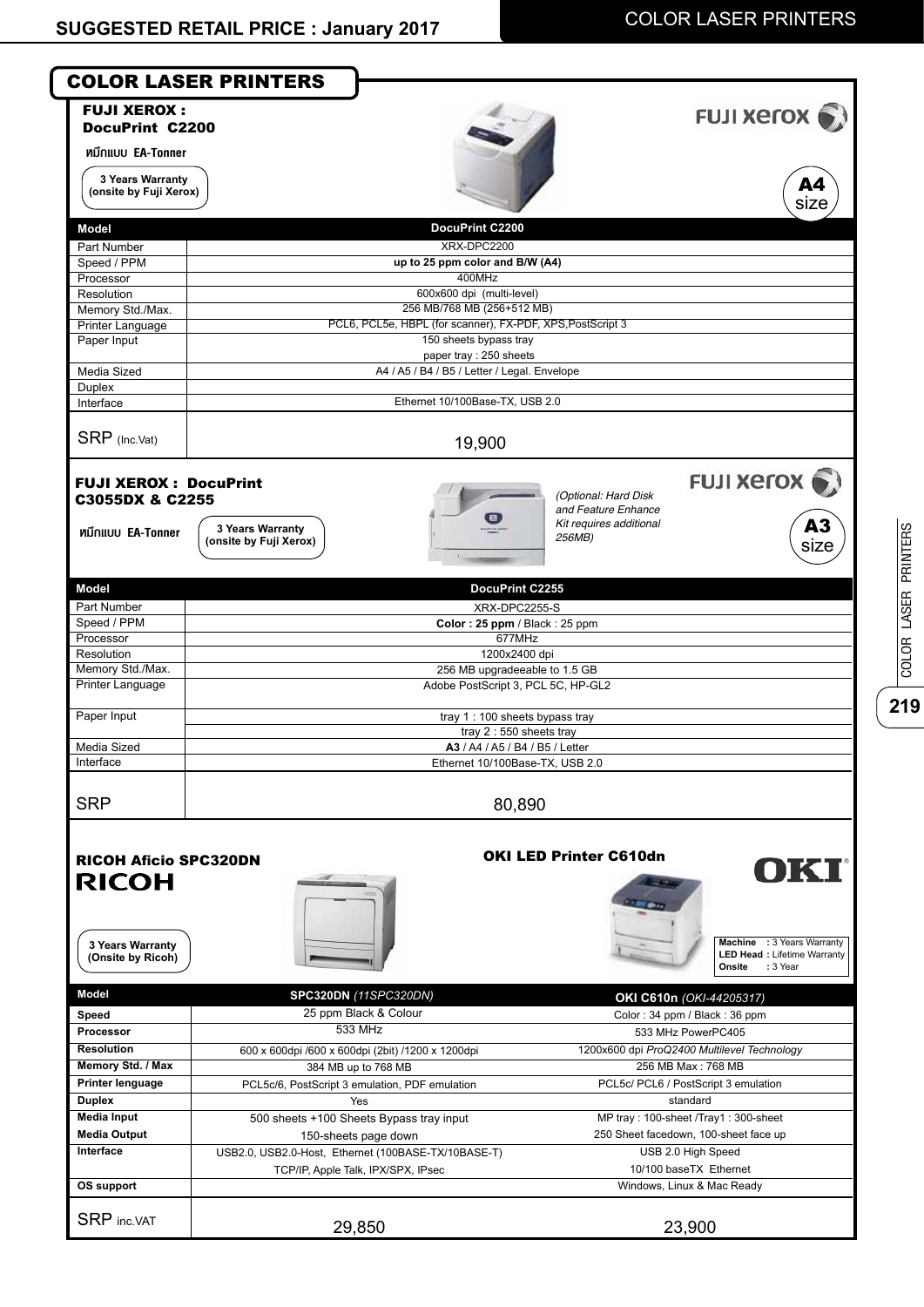## **SUGGESTED RETAIL PRICE : January 2017**

|                                                                  | <b>Colour LaserJet Printers</b>                            |                                                                                                                                                                     |
|------------------------------------------------------------------|------------------------------------------------------------|---------------------------------------------------------------------------------------------------------------------------------------------------------------------|
| <b>&amp; SP C340DN</b><br>3 Years Warranty<br>(on site by RICOH) | <b>Ricoh Color Laser Printer SP C250DN</b><br>Wi-Fi        | <b>RICOH</b>                                                                                                                                                        |
| <b>Model</b>                                                     | SP C250DN                                                  | SP C340DN                                                                                                                                                           |
| Part                                                             | RCH-11SPC25DN                                              | RCH-11SPC340N                                                                                                                                                       |
| <b>Print Speed</b>                                               | 20 ppm (Color / Mono)                                      | 25 ppm (Color / Mono)                                                                                                                                               |
| Resolution                                                       | 1200 x 600 dpi, 2,400 x 600 dpi equivalent (Fine Mode)     | 1200 x 1200dpi                                                                                                                                                      |
| Memory/Storage                                                   | 128 MB up to 256 MB (Max)                                  | 2 GB                                                                                                                                                                |
| Processor                                                        | 350 MHz                                                    | 1.46 GHz                                                                                                                                                            |
| Language                                                         | PCL6, PS3                                                  | PCL5c/6, PostScript 3, PDF                                                                                                                                          |
| Media size                                                       | Letter, Legal "), EXEC), Half Letter, A4, A5, A6, B5 JIS,  | A4, B5(JIS), A5, B6(JIS), A6, Legal, Letter, HLT, Executive, Foolscap,                                                                                              |
|                                                                  | B6 JIS, F, Foolscap, Folio, 16 Kai, Envelopes, Custom size | Folio, F Custom size: Min. 64mm x 125mm, Max. 216mm x 1260mm                                                                                                        |
| <b>Duplex</b>                                                    | Auto                                                       | Auto                                                                                                                                                                |
| Interface                                                        | USB, 10/100 Base TX, IEEE 802.11 b/g/n                     | USB2.0, Ethernet (1000BASE-T/100BASE-TX/10BASE-T)                                                                                                                   |
| Paper input                                                      | Standard: 250 Bypass 1 Max: 500                            | Standard: 500 Bypass 1 00 Max: 1,100                                                                                                                                |
| Paper output                                                     | 150                                                        | 150                                                                                                                                                                 |
| SRP (Inc.Vat)                                                    | 7,790                                                      | 20,300                                                                                                                                                              |
| <b>&amp; SP C440DN</b><br>3 Years Warranty<br>(on site by RICOH) | <b>Ricoh Color Laser Printer SP C435DN</b>                 | <b>RICOH</b>                                                                                                                                                        |
| <b>Model</b>                                                     | SP C435DN                                                  | SP C440DN                                                                                                                                                           |
| Part                                                             | RCH-11SPC435DN                                             | RCH-11SPC440N                                                                                                                                                       |
| <b>Print Speed</b>                                               | 35 ppm (Color / Mono)                                      | 40 ppm (Color / Mono)                                                                                                                                               |
| <b>Resolution</b>                                                |                                                            | 1200 x 1200dpi                                                                                                                                                      |
| Memory/Storage                                                   |                                                            | 1GB                                                                                                                                                                 |
| Processor                                                        |                                                            | 533 MHz                                                                                                                                                             |
| Language                                                         |                                                            | PCL5c/6, PostScript 3, PDF Option IPDS (*1), XPS (*2), PictBridge (*3)                                                                                              |
| Media size                                                       |                                                            | A4, B5(JIS), A5, B6(JIS), A6, Legal, Letter, HLT, Executive, Foolscap, Folio,<br>F Custom size: Min. 64mm x 125mm (2.5" x 4.9"), Max. 216mm x 1260mm (8.5" x 49.6") |
| <b>Duplex</b>                                                    |                                                            | <u>Auto</u>                                                                                                                                                         |
| Interface                                                        |                                                            | USB 2.0, Gigabit Ethernet(10BASE-T/100BASE-Tx/1000BASE-T)                                                                                                           |
| Paper input                                                      |                                                            | Standard: 550 Bypass 1 00 Max: 2,300                                                                                                                                |
| Paper output                                                     |                                                            | 500                                                                                                                                                                 |
| SRP (Inc.Vat)                                                    | 29,850                                                     | 58,850                                                                                                                                                              |
| <b>&amp; SP C831DN</b><br>3 Years Warranty<br>(on site by RICOH) | <b>Ricoh Color Laser Printer SP C830DN</b>                 | <b>RICOH</b>                                                                                                                                                        |
| <b>Model</b>                                                     | SP C830DN                                                  | SP C831DN                                                                                                                                                           |
| Part                                                             | RCH-11SPC830DN                                             | RCH-11SPC831N                                                                                                                                                       |
| <b>Print Speed</b><br><b>Resolution</b>                          | 45 ppm (Color / Mono)                                      | 55 ppm (Color / Mono)                                                                                                                                               |
| Memory/Storage                                                   |                                                            | 1200 x 1200dpi                                                                                                                                                      |
| Processor                                                        |                                                            | 512 MB up to 1.5GB                                                                                                                                                  |
| Language                                                         | 600 MHz                                                    | $1.0$ GHz<br>PCL5c/6, PostScript3, PDF direct print, Mediaprint (JPEG/TIFF), PictBridge (Option), IPDS (Option)                                                     |
| Media size                                                       |                                                            | "A3, A4, A5, B4, B5, DLT, Legal, LT, Executive. Custom: Foolscap, Government LG, Folio,<br>F/GL, Eng Quatro, Com10, C5, 8K, 16K, 11" x 15", 10" x 14""              |
| <b>Duplex</b>                                                    |                                                            | Auto                                                                                                                                                                |
| Interface                                                        |                                                            | USB2.0, USB Host, Ethernet(100BASE-TX/10BASE-T)                                                                                                                     |
| Paper input                                                      |                                                            | Standard: 2 x 550 Bypass 1 00 Max: 4,400                                                                                                                            |
| Paper output                                                     |                                                            | 500                                                                                                                                                                 |
| SRP (Inc.Vat)                                                    | 181,900                                                    | 288,900                                                                                                                                                             |
|                                                                  |                                                            |                                                                                                                                                                     |

COLOR LASER PRINTERS **220**<br>COLOR LASER PRINTERS 220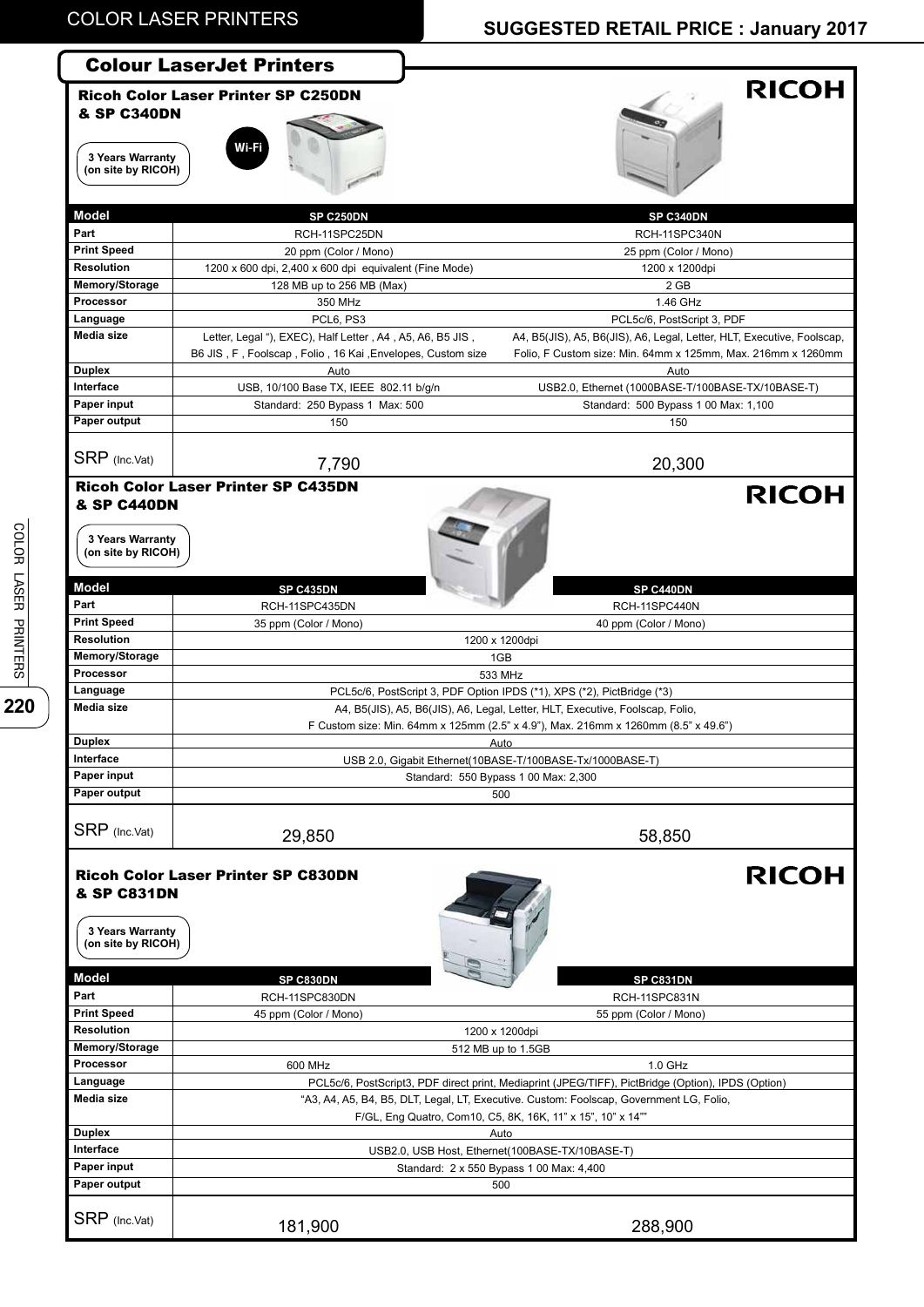$\frac{1}{221}$ 

COLOR LASER PRINTERS

COLOR LASER PRINTERS

| <b>COLOR LASER PRINTERS</b>         |                                                                                                                                                                           |
|-------------------------------------|---------------------------------------------------------------------------------------------------------------------------------------------------------------------------|
|                                     |                                                                                                                                                                           |
| <b>OKI LED Color Printer C810n</b>  | UKI                                                                                                                                                                       |
|                                     |                                                                                                                                                                           |
| 3 Years Warranty                    | A3                                                                                                                                                                        |
| 3 Years Onsite Service              | size                                                                                                                                                                      |
| <b>Print Head Lifetime Warranty</b> |                                                                                                                                                                           |
| <b>Model</b>                        | OKI C810n (OKI-44072914)                                                                                                                                                  |
| Speed / PPM                         | A4 Color: 30 ppm / Black: 32 ppm / A3 Color: 16 ppm / Black: 17 ppm                                                                                                       |
| Processor                           | PowerPC405 200 MHz                                                                                                                                                        |
| Resolution<br>Memory Std. / Max     | ProQ2400 Multi-level Technology, 1200 x 600 dpi<br>128 MB / 128 MB                                                                                                        |
| Printer language                    | Windows / Mac Host Based Printing System                                                                                                                                  |
| Media Input                         | Tray 1:300 sheets / Bypass: 100 sheets                                                                                                                                    |
| Media Output Media<br>sized         | Face down: 250 sheets / Face up: 100 sheets<br>A3 / A4 / A5 / A6 / B4 / B5 / A6 / Label / Envelope/Transparencies /Custom size (up to 1320.80 mm length including banner) |
| Duplex                              | Optional                                                                                                                                                                  |
| Interface                           | High-speed USB & 10/100-TX Ethernet                                                                                                                                       |
|                                     |                                                                                                                                                                           |
| SRP inc. vat                        | 49,000                                                                                                                                                                    |
|                                     |                                                                                                                                                                           |
| <b>OKI Color Laser Printer</b>      | OKI                                                                                                                                                                       |
| <b>C831N: A3 size</b>               |                                                                                                                                                                           |
| OKJ-OPC831N                         |                                                                                                                                                                           |
| <b>Warranty: Machine: 3 Years</b>   |                                                                                                                                                                           |
| <b>LED Head: Lifetime</b>           |                                                                                                                                                                           |
| <b>Onsite Service: 3 Years</b>      |                                                                                                                                                                           |
| <b>Model</b>                        | OKI C831N (OKI-44951907)                                                                                                                                                  |
| Print Speed                         | "Color: 35ppm, Mono 35ppm (A4)                                                                                                                                            |
|                                     | Color: 20ppm, Mono 20ppm (A3)"                                                                                                                                            |
| Resolution                          | 1200 x 600dpi, ProQ2400 Multi-level Technology"                                                                                                                           |
| Memory                              | 256 MB, up to 768 MB                                                                                                                                                      |
| Media sized                         | "A3, A4, A5, B5, A6, Envelopes, Custom Size                                                                                                                               |
| Language                            | (up to 1320mm length including banners)"<br>PCL6 (XL3.0 & PCL5c), PostScript                                                                                              |
| Paper Tray                          | Tray 1:300 sheets, MP Tray: 100 sheets                                                                                                                                    |
| Interface                           | Hi-Speed USB, 10/100-TX Ethernet                                                                                                                                          |
| Feature                             | Media Weight: 256 gsm                                                                                                                                                     |
|                                     |                                                                                                                                                                           |
| <b>SRP</b>                          | 65,500 (Inc. Vat)                                                                                                                                                         |
|                                     |                                                                                                                                                                           |
| <b>OKI ProColor Printer 920WT</b>   | OKT                                                                                                                                                                       |
|                                     |                                                                                                                                                                           |
|                                     | <b>Comba</b>                                                                                                                                                              |
|                                     |                                                                                                                                                                           |
|                                     |                                                                                                                                                                           |
|                                     |                                                                                                                                                                           |
| Model                               | OKI ProColor 920 WT (OKI-44043523)                                                                                                                                        |
| Speed / PPM                         | 800 MHz Power PC                                                                                                                                                          |
| Processor<br>Resolution             | High Definition Print Resolutions ofa 360, 540, 720 and 1440 dpi<br>Standard: 512 MB; Max: 1,024 MB                                                                       |
| Memory Std. / Max                   | PCL® 5c, PCL 6; Adobe PostScript 3™; PDF Direct Print, PDF 1.6                                                                                                            |
| Printer language                    | Standard 530-sheet tray and 230-sheet multi-purpose tray; Max 2,880 sheets with options                                                                                   |
| Media Input / Output                | Tabloid extra (12" x 18"), tabloid (11" x 17"), legal, letter, executive, 3" x 5" index cards, 4" x 6" and 5" x 7" photo paper,                                           |
| Media sized                         | A3, A4, A5, A6, B5, C5, DL, Com 10, Monarch envelopes, and banners (up to 12.9" x 47.24")                                                                                 |
|                                     | Yes                                                                                                                                                                       |
|                                     |                                                                                                                                                                           |
| Duplex<br>Interface                 | Hi-Speed USB 2.0 and 10 Base-T/100 Base-TX/1000 Base-T Ethernet with internal Web Server                                                                                  |
| SRP inc. vat                        |                                                                                                                                                                           |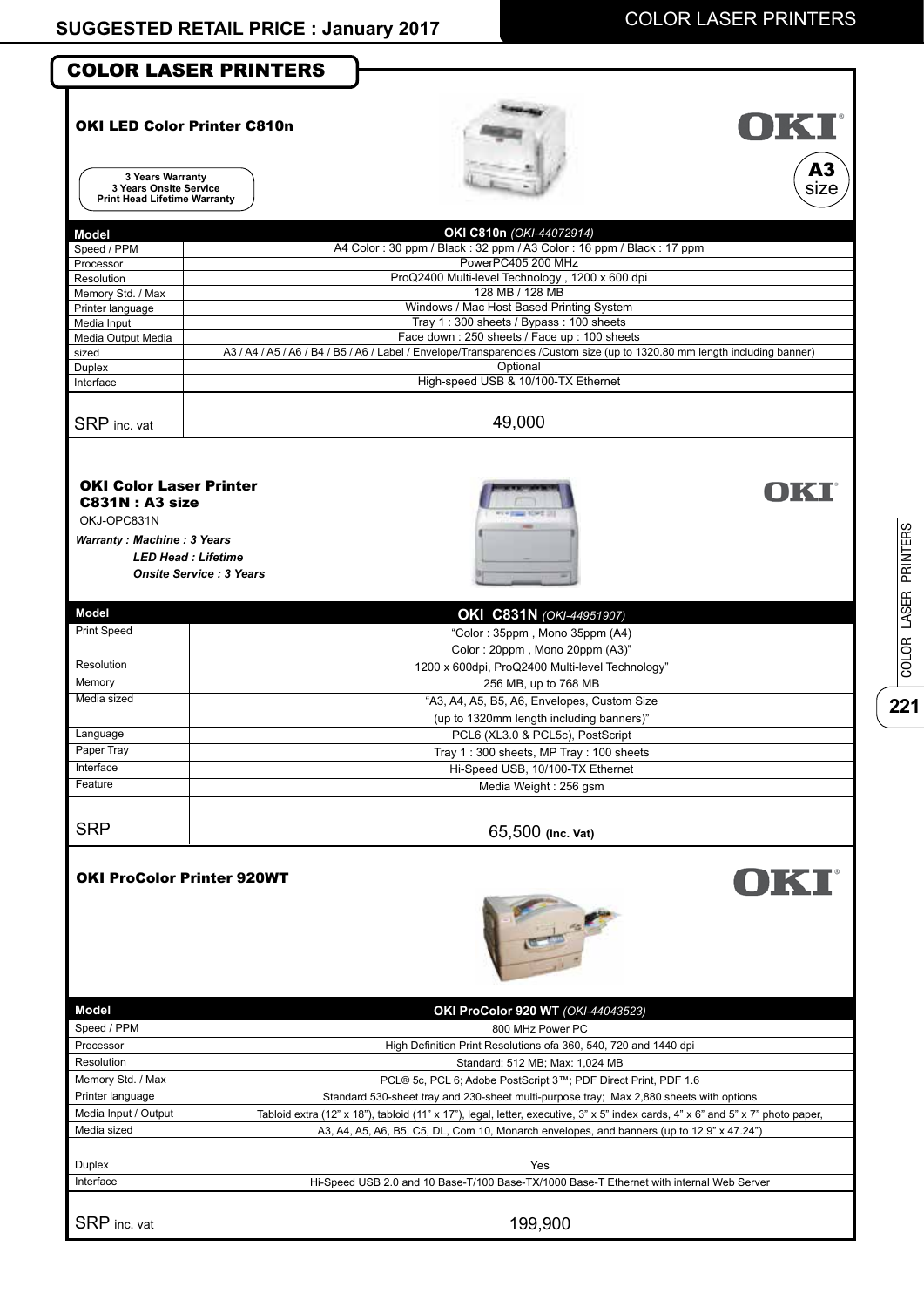## **SUGGESTED RETAIL PRICE : January 2017**

|                                                              | <b>COLOR LASER PRINTERS</b>              |                                                                                      |                                                      |
|--------------------------------------------------------------|------------------------------------------|--------------------------------------------------------------------------------------|------------------------------------------------------|
| <b>FUJI XEROX:</b><br><b>DocuPrint CP305d</b>                |                                          |                                                                                      | <b>FUJI XETOX</b>                                    |
| 3 Years Warranty<br>(onsite by Fuji Xerox)                   |                                          |                                                                                      | A4<br>size                                           |
| Model                                                        |                                          | DocuPrint CP305 D                                                                    |                                                      |
| Part Number                                                  |                                          | XRX-DPCP305D                                                                         |                                                      |
| Speed / PPM<br>Processor                                     |                                          | Up to 23ppm for BW and colour (A4)<br>400MHz                                         |                                                      |
| Resolution                                                   |                                          | 600x600 dpi ; 9600x600 dpi (enchanced)                                               |                                                      |
| Memory Std./Max.                                             |                                          | 256 MB                                                                               |                                                      |
| <b>Printer Language</b>                                      |                                          | PPCL5e/PCL6, XPS, HPGL/HPGL2,<br>TIFF, PDF Direct, Adobe PostScript 3 (Ver.3017.104) |                                                      |
| Paper Capacity                                               |                                          | 250+100 sheets                                                                       |                                                      |
| Media Sized                                                  |                                          | A4, A5, Letter, Legal, US Folio, Officio, JIS B5, ISO                                |                                                      |
| Interface                                                    |                                          | USB 2.0, Ethernet 10 Base-T/100 Base-TX                                              |                                                      |
| Feature                                                      |                                          |                                                                                      |                                                      |
| <b>SRP</b>                                                   |                                          | 16,760                                                                               |                                                      |
| <b>FUJI XEROX:</b><br><b>DocuPrint C5005</b>                 |                                          |                                                                                      | FUJI Xerox .                                         |
| 3 Years Warranty<br>(onsite by Fuji Xerox)                   |                                          |                                                                                      | A3<br>size                                           |
|                                                              |                                          | DocuPrint C5005                                                                      |                                                      |
| Part Number                                                  |                                          | <b>XRX-C5005</b>                                                                     |                                                      |
| Speed / PPM<br>Processor                                     |                                          | 55 ppm (B&W) / 50 ppm for color<br>933 MHz                                           |                                                      |
| Resolution                                                   |                                          | 1200x1200 dpi                                                                        |                                                      |
| Memory Std./Max.                                             |                                          | 1 GB                                                                                 |                                                      |
| <b>Printer Language</b>                                      |                                          | PCL6, PCL5, Adobe Postscript 3, XPS, PDF                                             |                                                      |
| <b>Paper Capacity</b>                                        |                                          | 560+100 sheets                                                                       |                                                      |
| Media Sized                                                  |                                          | A5 SEF, A4, A3 SEF, B5, B4 SEF, Letter, Legel, Ledger                                |                                                      |
| Interface                                                    |                                          | 10/100 Base-TX, USB 2.0                                                              |                                                      |
| Feature                                                      |                                          |                                                                                      |                                                      |
| <b>SRP</b>                                                   |                                          | 160,500                                                                              |                                                      |
| <b>Ricoh Color</b><br>3 Years Warranty<br>(on site by RICOH) | Printer SP C830DN, C831DN                |                                                                                      | <b>RICOH</b><br>A3<br>size                           |
| <b>Model</b>                                                 | SP C830DN (A3 Laser)                     |                                                                                      | SP C831DN (A3 Laser)                                 |
| <b>Part Number</b>                                           | 11SPC830DN                               |                                                                                      | 11SPC831DN                                           |
| <b>PPM</b>                                                   | 45 ppm Black / 45 ppm color (A4)         |                                                                                      | 55 ppm Black / 55 ppm color (A4)                     |
| <b>Processor</b><br>Resolution                               | 600 MHz<br>(Max) 1200x1200dpi            |                                                                                      | 1 GHz.<br>(Max)1200x1200dpi                          |
| <b>Memory</b>                                                | 512 MB up to 1.5GB, Option HDD 250 GB    |                                                                                      | 512 MB up to 1.5GB, 512 MB up to 1.5 GB + HDD 250 GB |
| Language                                                     | PCL6/5c, PostScript3,                    |                                                                                      | PCL6/5c, PostScript3,                                |
| <b>Duplex Printing</b>                                       | Yes                                      |                                                                                      | Yes                                                  |
| Interface                                                    | High speedUSB2.0, Ethernet 10/100Bast-TX |                                                                                      | High speedUSB2.0, Ethernet 10/100Bast-TX             |
| Input capacity                                               | Tray 2x550sheets / Bypass 100 sheets     |                                                                                      | Tray 2x550sheets / Bypass 100 sheets                 |
| Output<br>SRP (Inc.Vat)                                      | 500sheets<br>181,900                     |                                                                                      | 500sheets<br>288,900                                 |
|                                                              |                                          |                                                                                      |                                                      |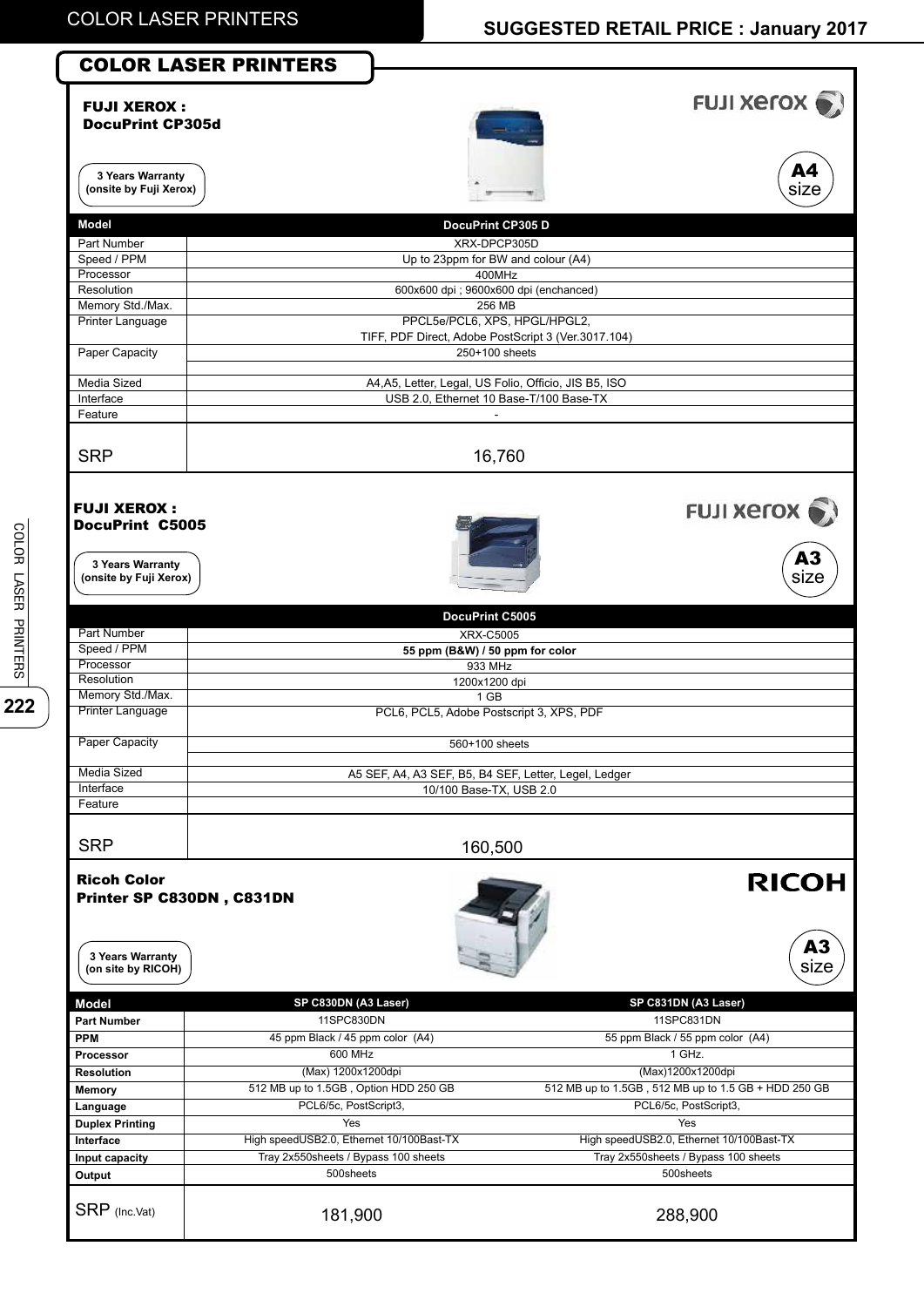|                                                                                                                                                                                                                                     | <b>COLOR LASER PRINTERS</b>                                                                                                                                                                                 |                                                                     |                                                                                                                 |
|-------------------------------------------------------------------------------------------------------------------------------------------------------------------------------------------------------------------------------------|-------------------------------------------------------------------------------------------------------------------------------------------------------------------------------------------------------------|---------------------------------------------------------------------|-----------------------------------------------------------------------------------------------------------------|
| <b>HP LaserJet Pro</b><br><b>CP1025</b><br>1 Years Warranty<br><b>DOA</b>                                                                                                                                                           |                                                                                                                                                                                                             |                                                                     |                                                                                                                 |
|                                                                                                                                                                                                                                     |                                                                                                                                                                                                             | <b>HP LaserJet Pro CP1025</b>                                       |                                                                                                                 |
| <b>Model</b>                                                                                                                                                                                                                        |                                                                                                                                                                                                             |                                                                     |                                                                                                                 |
| Part Number                                                                                                                                                                                                                         |                                                                                                                                                                                                             | HPQ-CF346A                                                          |                                                                                                                 |
| <b>Print Speed</b>                                                                                                                                                                                                                  |                                                                                                                                                                                                             | Color: 4 ppm/ Mono 16 ppm<br>600 x 600 dpi                          |                                                                                                                 |
| Resolution                                                                                                                                                                                                                          |                                                                                                                                                                                                             | <b>264 MHz</b>                                                      |                                                                                                                 |
| Processor<br>Memory                                                                                                                                                                                                                 |                                                                                                                                                                                                             | 32 MB                                                               |                                                                                                                 |
| Duplex                                                                                                                                                                                                                              |                                                                                                                                                                                                             | NO                                                                  |                                                                                                                 |
| Paper Sizes                                                                                                                                                                                                                         |                                                                                                                                                                                                             | A4, Letter, Legal, US Folio, Officio, JIS B5, ISO B5,               |                                                                                                                 |
| Paper input/output                                                                                                                                                                                                                  |                                                                                                                                                                                                             | Input: 130 sheet Tray/ Output: 50-sheet                             |                                                                                                                 |
| Interfaces                                                                                                                                                                                                                          |                                                                                                                                                                                                             | Hi-speed USB 2.0                                                    |                                                                                                                 |
| <b>SRP</b>                                                                                                                                                                                                                          |                                                                                                                                                                                                             | 9,700 (Inc. Vat)                                                    |                                                                                                                 |
| 200 M252n, M252dw<br>3 Years DOA<br>Warranty                                                                                                                                                                                        |                                                                                                                                                                                                             |                                                                     |                                                                                                                 |
| Model                                                                                                                                                                                                                               | HP Color LaserJet Pro 200 M252n                                                                                                                                                                             |                                                                     | HP Color LaserJet Pro 200 M252dw                                                                                |
| Part Number                                                                                                                                                                                                                         | HPQ-B4A21A                                                                                                                                                                                                  |                                                                     | HPQ-B4A22A                                                                                                      |
| Print speed                                                                                                                                                                                                                         | Up to 18 ppm;                                                                                                                                                                                               |                                                                     | Up to 19 ppm;                                                                                                   |
| <b>Print Resolution</b>                                                                                                                                                                                                             | Up to 600 x 600 dpi                                                                                                                                                                                         |                                                                     | Up to 600 x 600 dpi                                                                                             |
| Input                                                                                                                                                                                                                               | Input: 150 sheets                                                                                                                                                                                           |                                                                     | Input: 150 sheets                                                                                               |
| Output                                                                                                                                                                                                                              | Output: 100 sheets                                                                                                                                                                                          |                                                                     | Output: 100 sheets                                                                                              |
| Two-sided Printing                                                                                                                                                                                                                  | Manual (driver support provided)                                                                                                                                                                            |                                                                     | Automatic (standard)                                                                                            |
| Memory , standard                                                                                                                                                                                                                   | 128 MB                                                                                                                                                                                                      |                                                                     | 256 MB                                                                                                          |
| Processor speed                                                                                                                                                                                                                     | 800 MHz                                                                                                                                                                                                     |                                                                     | 800 MHz                                                                                                         |
| <b>Print Languages</b>                                                                                                                                                                                                              | HP PCL 6, HP PCL 5c, HP postscript level 3 emulation,<br>PCLm, PDF, URF, Native Office                                                                                                                      |                                                                     | HP PCL 6, HP PCL 5c, HP postscript level 3 emulation,<br>PCLm, PDF, URF, Native Office                          |
| Connectivity                                                                                                                                                                                                                        | Hi-Speed USB 2.0 port; built-in Fast Ethernet 10/100Base-TX network<br>port, HP ePrint, Apple AirPrint™, Mopria-certified, Mobile Apps, Via built-in<br>10/100 Base-TX Ethernet; authentication via 802.11x |                                                                     | Hi-Speed USB 2.0 port, built-in Fast Ethernet<br>10/100Base-TX network port, Host USB,<br>wireless 802.11 b/g/n |
| <b>SRP</b>                                                                                                                                                                                                                          | $13,250$ (in. Vat)                                                                                                                                                                                          |                                                                     | 20,300 (in. Vat)                                                                                                |
| <b>HP Color LaserJet Pro</b><br>M452nw / M452dn<br><b>M452dw</b>                                                                                                                                                                    |                                                                                                                                                                                                             |                                                                     | es                                                                                                              |
|                                                                                                                                                                                                                                     |                                                                                                                                                                                                             |                                                                     |                                                                                                                 |
|                                                                                                                                                                                                                                     | <b>M452nw</b>                                                                                                                                                                                               | M452dn                                                              | M452dw                                                                                                          |
|                                                                                                                                                                                                                                     | HPI-CF388A                                                                                                                                                                                                  | HPI-CF389A                                                          | HPI-CF394A                                                                                                      |
|                                                                                                                                                                                                                                     |                                                                                                                                                                                                             | Up to 28 ppm (Black, Color Letter: ISO/Best Quality)                |                                                                                                                 |
|                                                                                                                                                                                                                                     |                                                                                                                                                                                                             | 1200 MHz                                                            |                                                                                                                 |
|                                                                                                                                                                                                                                     |                                                                                                                                                                                                             | standard: 2 / Max: 3                                                |                                                                                                                 |
|                                                                                                                                                                                                                                     |                                                                                                                                                                                                             | Input Standard): 300 sheets / Max: 850 sheets<br>Output: 150 sheets |                                                                                                                 |
|                                                                                                                                                                                                                                     | Manual                                                                                                                                                                                                      | Automatic (standard)                                                | Automatic (standard)                                                                                            |
|                                                                                                                                                                                                                                     |                                                                                                                                                                                                             | colour (Best) 600 x 600 dpi, Up to 38,400 x 600 enhanced dpi        |                                                                                                                 |
| <b>Description</b><br><b>Part Number</b><br><b>Print Speed</b><br>Processor<br><b>Paper Trays</b><br><b>Input Capacity</b><br><b>Output Capacity,</b><br><b>Two-Sided Print</b><br><b>Print Quality</b><br><b>Connectivity, Std</b> | Hi-Speed USB 2.0, built-in                                                                                                                                                                                  | Hi-Speed USB 2.0, built-in                                          | Hi-Speed USB 2.0, Host USB, built-in                                                                            |
|                                                                                                                                                                                                                                     | Gigabit Ethernet 10/100/1000 Base-TX,<br>Easy-access USB, wireless                                                                                                                                          | Gigabit Ethernet 10/100/1000 Base-TX,                               |                                                                                                                 |
| <b>Memory</b>                                                                                                                                                                                                                       |                                                                                                                                                                                                             | Easy-access USB<br>Standard: 256 MB NAND Flash / Max: 128 MB DRAM   | Gigabit Ethernet 10/100/1000 Base-TX<br>network port, Easy-access USB, wireless                                 |
| Warranty                                                                                                                                                                                                                            |                                                                                                                                                                                                             | 1yr, onsite                                                         |                                                                                                                 |

**223**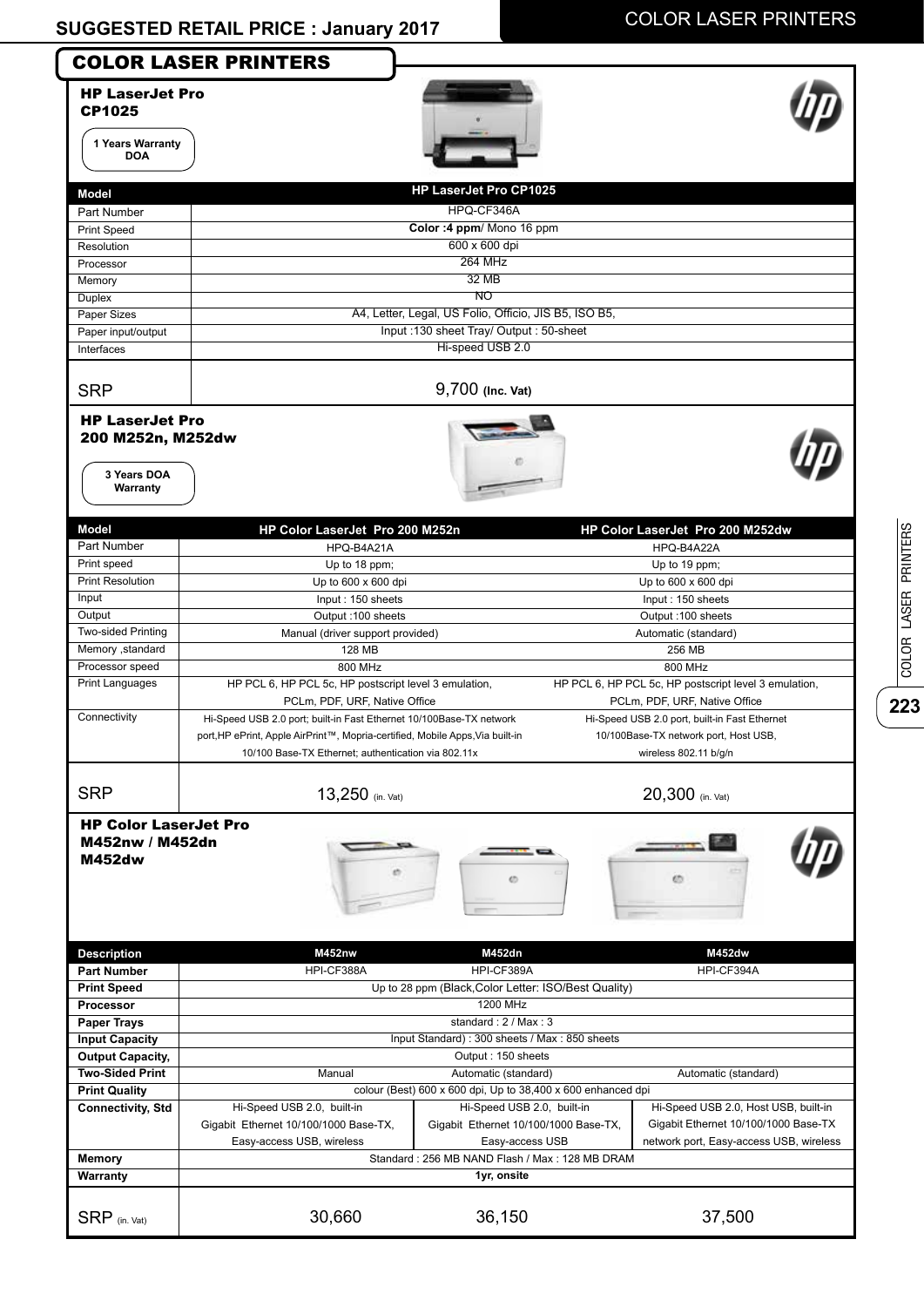## **SUGGESTED RETAIL PRICE : January 2017**

### COLOR LASER PRINTERS

HP Color LaserJet Pro M552dn / M553n M553dn





| <b>Description</b>       | M552dn                    | M553n                                                                        | M553dn               |
|--------------------------|---------------------------|------------------------------------------------------------------------------|----------------------|
| <b>Part Number</b>       | HPQ-B5L23A                | HPQ-B5L24A                                                                   | HPQ-B5L25A           |
| <b>Print Speed</b>       |                           | Up to 33 ppm black (A4)                                                      | Up to 40 ppm         |
| Processor                |                           | 1.2 GHz                                                                      |                      |
| <b>Paper Trays</b>       | 2/3                       | 2/5                                                                          | 2/5                  |
| <b>Input Capacity</b>    | 650 sheets / 1,200 sheets | 650 sheets / 2,300 sheets                                                    |                      |
| <b>Output Capacity,</b>  |                           | 250 sheets                                                                   |                      |
| <b>Two-Sided Print</b>   | Automatic (standard)      | Manual (driver support provided)                                             | Automatic (standard) |
| <b>Print Quality</b>     |                           | Up to 1200 x 1200 dpi                                                        |                      |
| <b>Connectivity, Std</b> |                           | Hi-Speed USB 2.0 port; Built-in Fast Ethernet /100/1000 Base-TX network port |                      |
|                          |                           |                                                                              |                      |
| Memory                   | $1$ GB                    | 1 GB / 2 GB                                                                  | 1 GB / 2 GB          |
| Warranty                 | 3yrs, onsite              | 3yrs, onsite                                                                 | 3yrs, onsite         |
|                          |                           |                                                                              |                      |
| $SRP$ (in. Vat)          | 35,310                    | 37,900                                                                       | 46,900               |

### HP Color LaserJet Enterprise CP4025 Series Printers





**3 Year Warranty (Onsite)**

| Model                                                        | HP Color LaserJet CP4025N                                                                                        | HP Color LaserJet CP4025DN                                                          |
|--------------------------------------------------------------|------------------------------------------------------------------------------------------------------------------|-------------------------------------------------------------------------------------|
| <b>Part Number</b>                                           | HPQ-CC489A                                                                                                       | HPQ-CC490A                                                                          |
| Speed / PPM                                                  | Black up to 35 ppm(A4 - Letter)/ Res : up to 1200x1200 dpi with HP ImageREt 3600                                 |                                                                                     |
| Processor                                                    |                                                                                                                  | 800 MHz                                                                             |
| Memory Std./Max.                                             |                                                                                                                  | 512 MB, expandable to 1 GB (1024 MB) via one 200-pin-x32 SODIMM slot                |
| <b>Printer Language</b>                                      |                                                                                                                  | HP PCL 6, HP PCL 5c, HP postscript level 3 emulation, direct PDF printing v 1.4     |
| Paper Input                                                  |                                                                                                                  | 100-sheet multipurpose tray, 500-sheet tray; Optional 500-sheet                     |
| <b>Paper Output</b>                                          |                                                                                                                  | 500-sheet output bin                                                                |
| <b>Media Sized</b>                                           |                                                                                                                  | A4 / Letter / Legal / Custom                                                        |
| Interface                                                    |                                                                                                                  | Hi-Speed USB 2.0 port, RJ-45 port (10/100/1000 Base-TX), EIO slot                   |
| <b>Duplex printing</b>                                       | <b>NO</b>                                                                                                        | <b>YES</b>                                                                          |
| <b>SRP</b>                                                   | 60,900                                                                                                           | 70,900                                                                              |
| <b>CP4025 Series Printers</b><br>3 Year Warranty<br>(Onsite) | <b>HP Color LaserJet Enterprise</b>                                                                              |                                                                                     |
| <b>Description</b>                                           | HP Color LaserJet Ent M651n Printer                                                                              | HP Color LaserJet Ent M651dn Printer                                                |
| <b>Part Number</b>                                           | HPQ-CZ255A                                                                                                       | HPQ-CZ256A                                                                          |
| <b>Print Speed</b>                                           |                                                                                                                  | Up to 45 ppm                                                                        |
| Processor                                                    |                                                                                                                  | 800 MHz                                                                             |
| <b>Paper Trays</b>                                           |                                                                                                                  | 2/5                                                                                 |
| <b>Input Capacity</b>                                        |                                                                                                                  | 600 sheets / 3,100 sheets                                                           |
| <b>Output Capacity,</b>                                      |                                                                                                                  | 500 sheets                                                                          |
| <b>Two-Sided Print</b>                                       | Manual (driver support provided)                                                                                 | Automatic (standard)                                                                |
| <b>Print Quality</b>                                         |                                                                                                                  | Up to 1200 x 1200 dpi                                                               |
| <b>Connectivity, Std</b>                                     |                                                                                                                  | HP PCL 6, HP PCL 5, HP postscript level 3 emulation, PDF and AirPrint (URF and PDF) |
|                                                              | Hi-Speed device USB 2.0, 2 Host USB 2.0 (for third party connections), Accessory (for Kensington Lock), Ethernet |                                                                                     |
| Memory                                                       |                                                                                                                  | 1.5 GB (system memory)                                                              |
| $SRP$ (in. Vat)                                              | 89,900                                                                                                           | 105,900                                                                             |